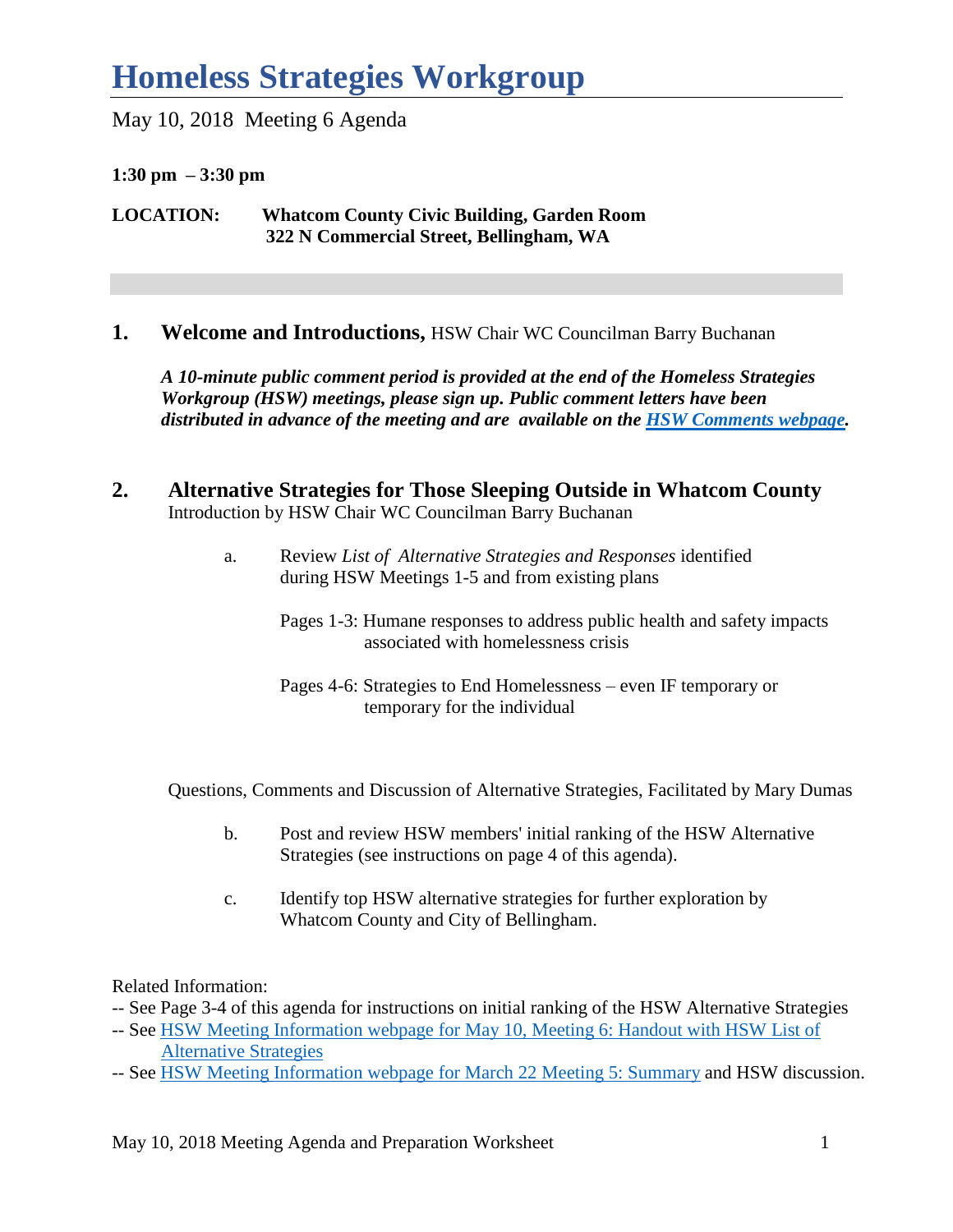May 10, 2018 Meeting 6 Agenda

**3. HSW Recommendations on Alternative Solutions to Living Unsheltered in Whatcom County**

Introduction by HSW Chair WC Councilman Barry Buchanan, facilitated by Mary Dumas

a. Workgroup Recommendations on 2-3 alternative solutions and next steps

- **4. Update on Staff Analysis of Potential Sites Identified for Further Study** Mayor Kelli Linville, City of Bellingham update on low-barrier homeless shelter site options and next steps
- **5. Next Steps for HSW**  HSW Chair review of next steps.

### **6. Public Comment**

Facilitated by Mary Dumas

*Time will be divided equally among speakers with 3 minutes minimum per person.* 

Written input can also be submitted using index cards. Provide your written comment to staff or tape it on the flipcharts provided.

*Thank you for helping to end homelessness in Whatcom County*.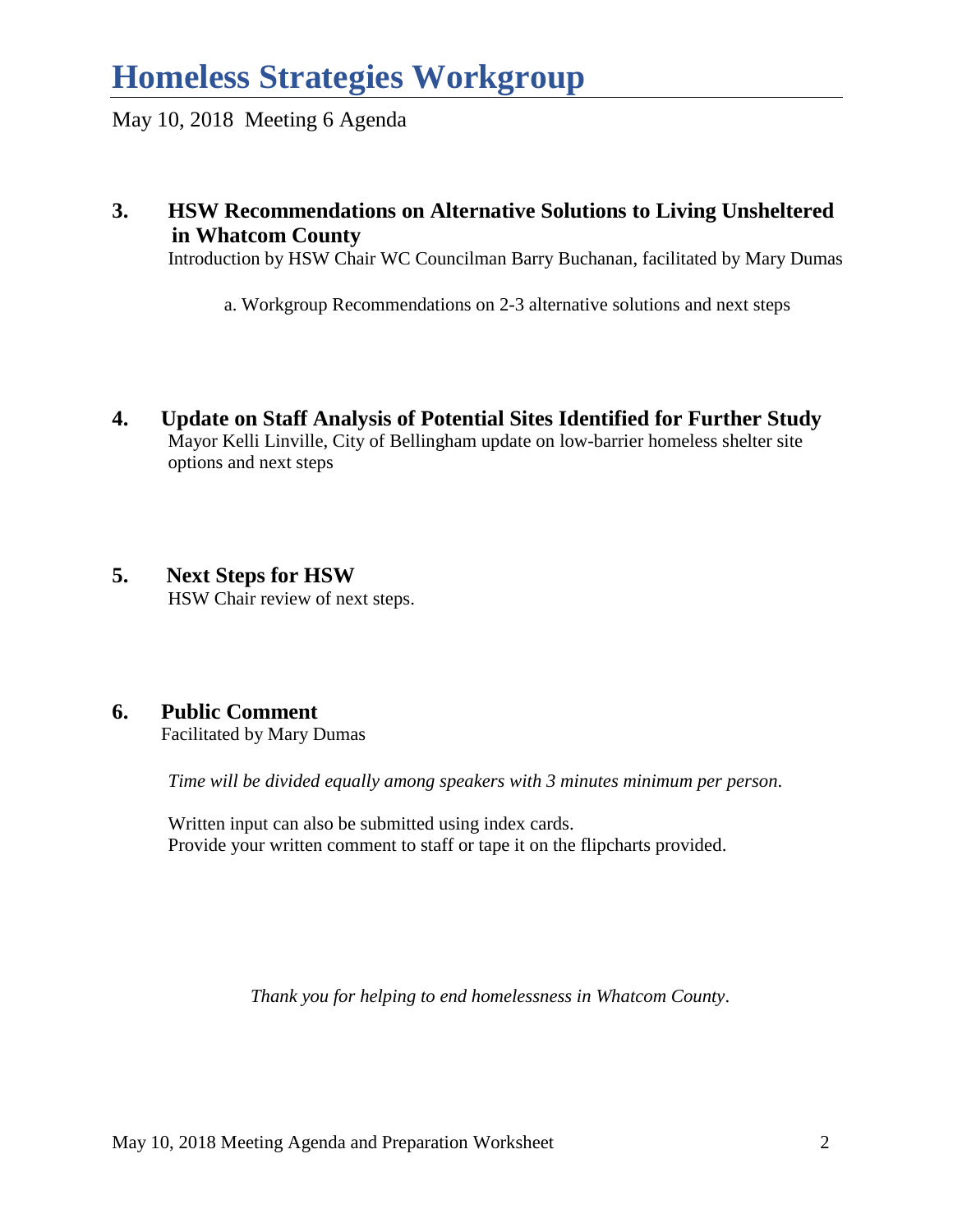May 10, 2018 Meeting 6 Agenda

#### **Instructions to prepare for May 10, 2018 HSW Alternative Strategies Review and Ranking**

**Purpose:** Resolution 2017-055 provides direction to the HSW on the development of alternative solutions, "*Be it further resolved that the workgroup's purpose is to identify approximately two to three alternative solutions to living unsheltered in Whatcom County, with priority given to solutions that can be initiated to prevent people from having no other option than to sleep outside as the weather gets cold."* 

**Step 1:** REVIEW the [May 10, Meeting 6: Handout with List of HSW Alternative Strategies](http://www.co.whatcom.wa.us/2748/Homeless-Strategies-Workgroup-Meeting-In) provided with the email distribution of this agenda or use link above to the document on the HSW Information webpage.

Alternative strategies identified during HSW Meetings 1-5 are presented with additional information compiled by City of Bellingham and Whatcom County staff, including: impacts (sanitation/hygiene, personal safety/security, public safety, environmental health); level of funding needed, status (underway or planned), partners working on response/potential partners, and lead agencies.

Strategies are organized into two groups:

- *A. Humane responses to address public health and safety impacts associated with homelessness crisis listed on pages 1-3.*
- *B. Strategies to End Homelessness – even IF temporary or temporary for the individual on pages 4-6.*

**Step 2:** SELECT Alternative Strategies to investigate further for implementation in Whatcom County. Pick 5 responses from Section A. *Humane Responses* and 5 responses from Section B. *Strategies.* 

- Place a  $\sqrt{ }$  in the far right column of the table for your top 10 Alternative Strategies.
- *At HSW Meeting 6, members post their selections on a group ranking sheet.*

**Step 3:** WRITE the name of the top 10 strategies you have selected into the Impact - Effort Worksheet, see next page of this preparation worksheet.

**Step 4:** BRING *your Top 10* List of Alternative Strategies and Impact - Effort Ranking Sheet to Meeting 6 HSW members will review and discuss the top 10 strategies identified by the HSW members. HSW members will rank the highest scoring Alternative Strategies using the Effort and Impact Framework.